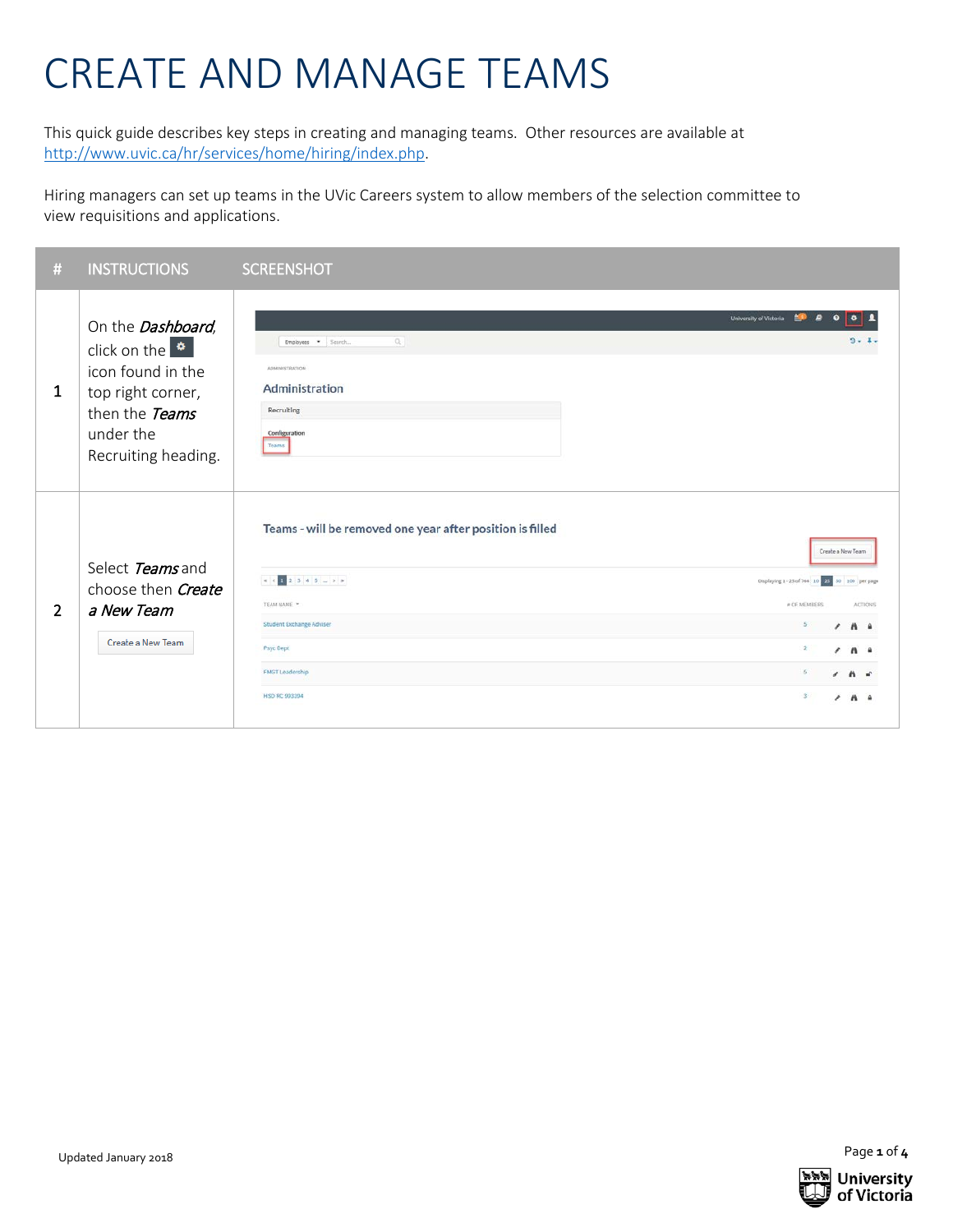| $\#$ | <b>INSTRUCTIONS</b>                                                                                                                                                                                                                                                                                                                                                                                                                                                                                                                                                                | <b>SCREENSHOT</b>                                                                                                                                                                                                                                                                                               |                                                                                                                                                    |
|------|------------------------------------------------------------------------------------------------------------------------------------------------------------------------------------------------------------------------------------------------------------------------------------------------------------------------------------------------------------------------------------------------------------------------------------------------------------------------------------------------------------------------------------------------------------------------------------|-----------------------------------------------------------------------------------------------------------------------------------------------------------------------------------------------------------------------------------------------------------------------------------------------------------------|----------------------------------------------------------------------------------------------------------------------------------------------------|
| 3    | In the Team Name<br>field, use the<br>following naming<br>convention: Four-<br>letter department<br>code followed by<br>the position<br>number (or job<br>code), separated by<br>a space - e.g. VPFO<br>997624<br>Add a description<br>of the team if<br>desired.<br>Choose your team<br>members: highlight<br>the name of each<br>person and use the<br>arrow to move his<br>or her name into<br>the right column. A<br>team must have at<br>least two members.<br>TIP: you can<br>deselect a selection<br>by using 'ctrl' and<br>mouse click the<br>highlighted field<br>Submit. | Teams - will be removed one year after position is filled<br>TEAM NAME *<br>DESCRIPTION OF THE TEAM<br>TEAM MEMBERS*<br><b>Users List</b><br>Selected Users for this Team<br>٠<br>٠<br>Aagesen, Sonja<br>Aalam, Niloofar<br>AARMA, KATLIN<br>Aaron, Ernest<br>AARSEN, CORINNE<br>Aarts, Jos<br>Submit<br>Cancel | View All T                                                                                                                                         |
| 4    | Your team name<br>will now appear in<br>the Teams list.<br><b>TIP:</b> This is where<br>you will edit your<br>team.                                                                                                                                                                                                                                                                                                                                                                                                                                                                | TEAM NAME *<br>Student Exchange Adviser<br>Psyc Dept<br>FMGT Leadership<br>HSD RC 993394<br>ACCT 997814<br><b>External Relations</b>                                                                                                                                                                            | # OF MEMBERS<br>ACT <sup>-</sup><br>耳<br>m<br>v<br>$\overline{2}$<br>$\sqrt{a}$<br>$\mathbf{1}$<br>$\sim$ $\kappa$<br>$\overline{2}$<br>$\prime$ A |
|      | Updated January 2018                                                                                                                                                                                                                                                                                                                                                                                                                                                                                                                                                               |                                                                                                                                                                                                                                                                                                                 | Page 2 of 4                                                                                                                                        |

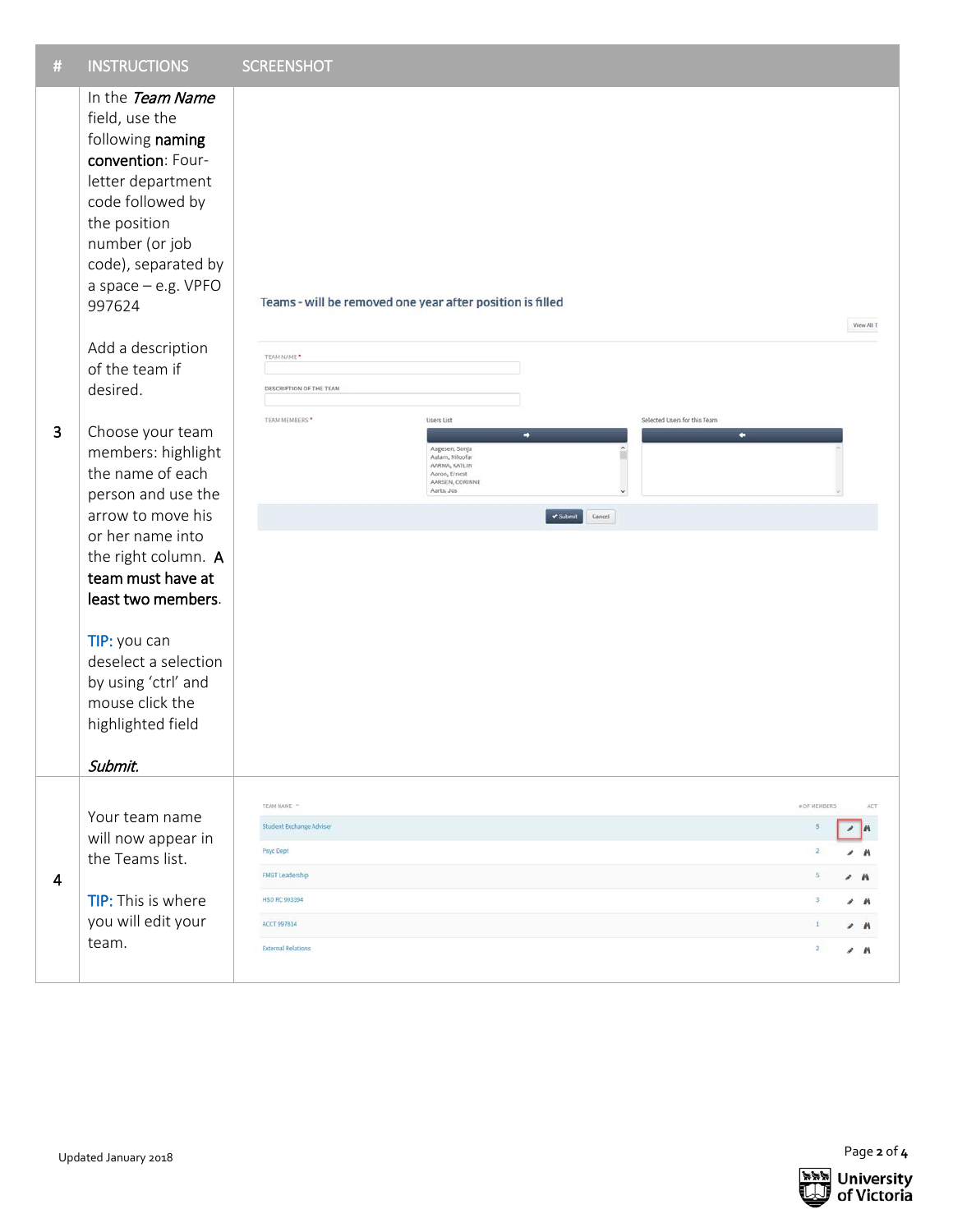| # | <b>INSTRUCTIONS</b>                                                                                                                                                                                                                                                                          |                                                                                                                                                                                                                                                                                                                                                                                                                                                                                                                                                                                                                                                                                                                                                            |
|---|----------------------------------------------------------------------------------------------------------------------------------------------------------------------------------------------------------------------------------------------------------------------------------------------|------------------------------------------------------------------------------------------------------------------------------------------------------------------------------------------------------------------------------------------------------------------------------------------------------------------------------------------------------------------------------------------------------------------------------------------------------------------------------------------------------------------------------------------------------------------------------------------------------------------------------------------------------------------------------------------------------------------------------------------------------------|
|   | Associating a<br>team with a<br>requisition<br>If you are creating a<br>new requisition and<br>have already<br>created a team,<br>choose your team                                                                                                                                           | <b>SCREENSHOT</b><br><b>EMPLOYMENT SERVICES*</b><br>$\bar{\mathbf{v}}$<br>Fontes, Belinda (HR Coordinator/ML 4 - University of Victoria)<br><b>HIRING MANAGER*</b><br>Fontes, Belinda (HR Coordinator/ML 4 - University of Victoria)<br><b>CONTACT NAME*</b><br><b>Belinda Fontes</b><br>UVIC LOCAL <sup>*</sup><br>5490<br><b>TEAM</b><br>٨<br>992242 - Int. Marketing Assistant                                                                                                                                                                                                                                                                                                                                                                          |
| 5 | from the Team list<br>on the <i>Define</i><br>Requisition screen.<br>When you finish the<br>requisition, the<br>hiring manager and<br>team members will<br>receive an email<br>notification.                                                                                                 | 992296 Health Wellness Coordinator<br>992305 Undergraduate Secretary Theatre Department<br>992312<br>992317 UCAM Project Coordinator<br>NUMBER OF DAYS FOR JOB TO BE POSTED @<br>10<br><b>CREATION OPTIONS*</b><br>$\check{~}$<br><b>Create Requisition Only</b><br># OF HIRES NEEDED <sup>4</sup><br>1                                                                                                                                                                                                                                                                                                                                                                                                                                                    |
| 6 | Add/modify the<br>team for an<br>existing<br>requisition:<br>Link your team with<br>your requisition:<br>From the Manage<br>Requisitions screen,<br>check the box next<br>to the applicable<br>requisition and<br>choose Change<br>Assigned Teamfrom<br>the drop-down<br>menu at the bottom. | <b>Manage Requisitions</b><br><b>D</b> Filter<br>This list is displaying filtered results. View is filtered by:<br>• Req. $# = 999119$<br><b>O</b> Clear Filter<br>$\left\  \left\langle \left\langle \right  \right  \right\ $<br>$\left\  \left\langle \left  \right  \right  \right\ $ $\left\  \left\langle \left  \right  \right  \right\ $<br>D CREATED * MODIFIED * POSTED * DIVISION * JOB CODE * REQ. # * JOB TITLE * LOCATION<br>VACANCIES VIEWS NEW RÉSUMÉS CAI<br>$\boxed{\boxtimes}$<br>28/8/2017 17/1/2018<br>997340<br>999119 Academic<br>University of Victoria Victoria,<br>5<br>$\mathbf{0}$<br>$1\,$<br>Not<br>Human<br>Adviser<br>British Columbia V8W 2Y2,<br>Posted<br>Resources<br>Canada<br>Yet<br>$\leq$<br>- Select an Action -- |
|   | Updated January 2018                                                                                                                                                                                                                                                                         | Page 3 of 4                                                                                                                                                                                                                                                                                                                                                                                                                                                                                                                                                                                                                                                                                                                                                |